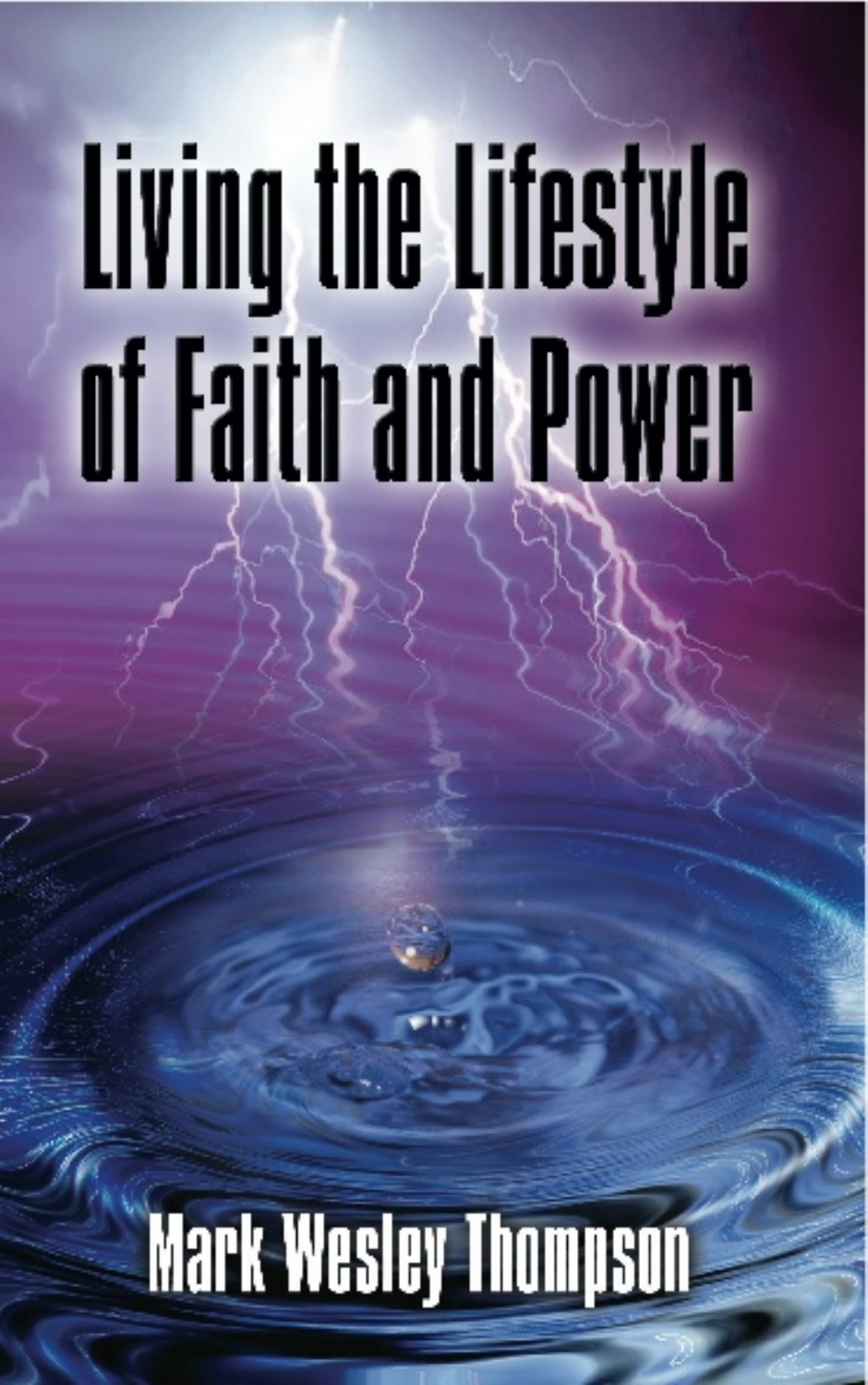

*Many of God's people do not know how to live by faith. But, this book will change that. From this book, you will learn: exercises that unleash your faith, how to use different types of prayer, how to fight against demonic influence, a balanced theology concerning the walk of faith, the difference between power and authority,*  God's way of manifesting his promises, and how to create your own personal *promises resource.*

# **Living the Lifestyle of Faith and Power**

# **Order the complete book from**

## **Booklocker.com**

http://www.booklocker.com/p/books/8120.html?s=pdf

#### **or from your favorite neighborhood or online bookstore.**

**Your free excerpt appears below. Enjoy!**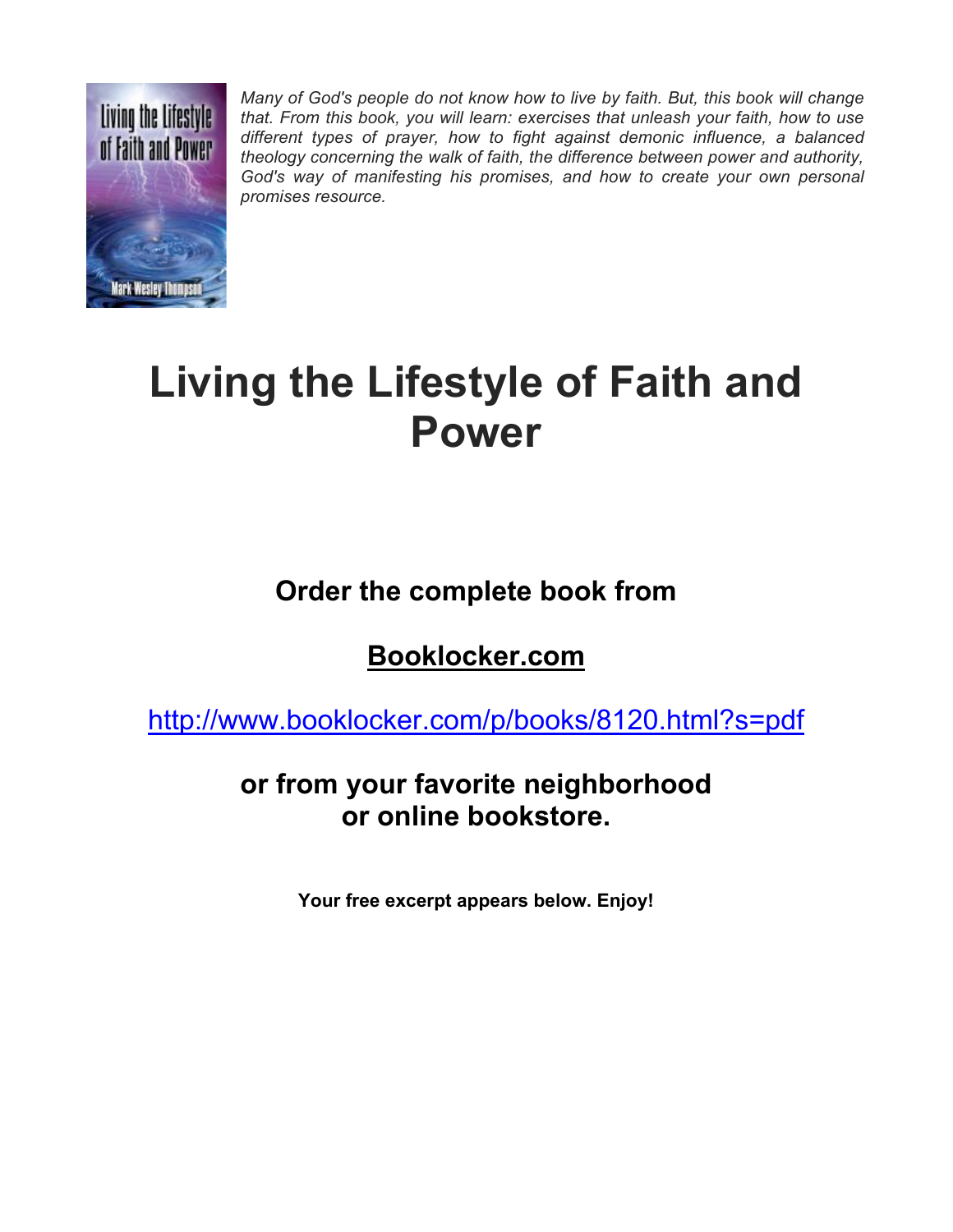# **Living the Lifestyle of Faith and Power**

Mark Wesley Thompson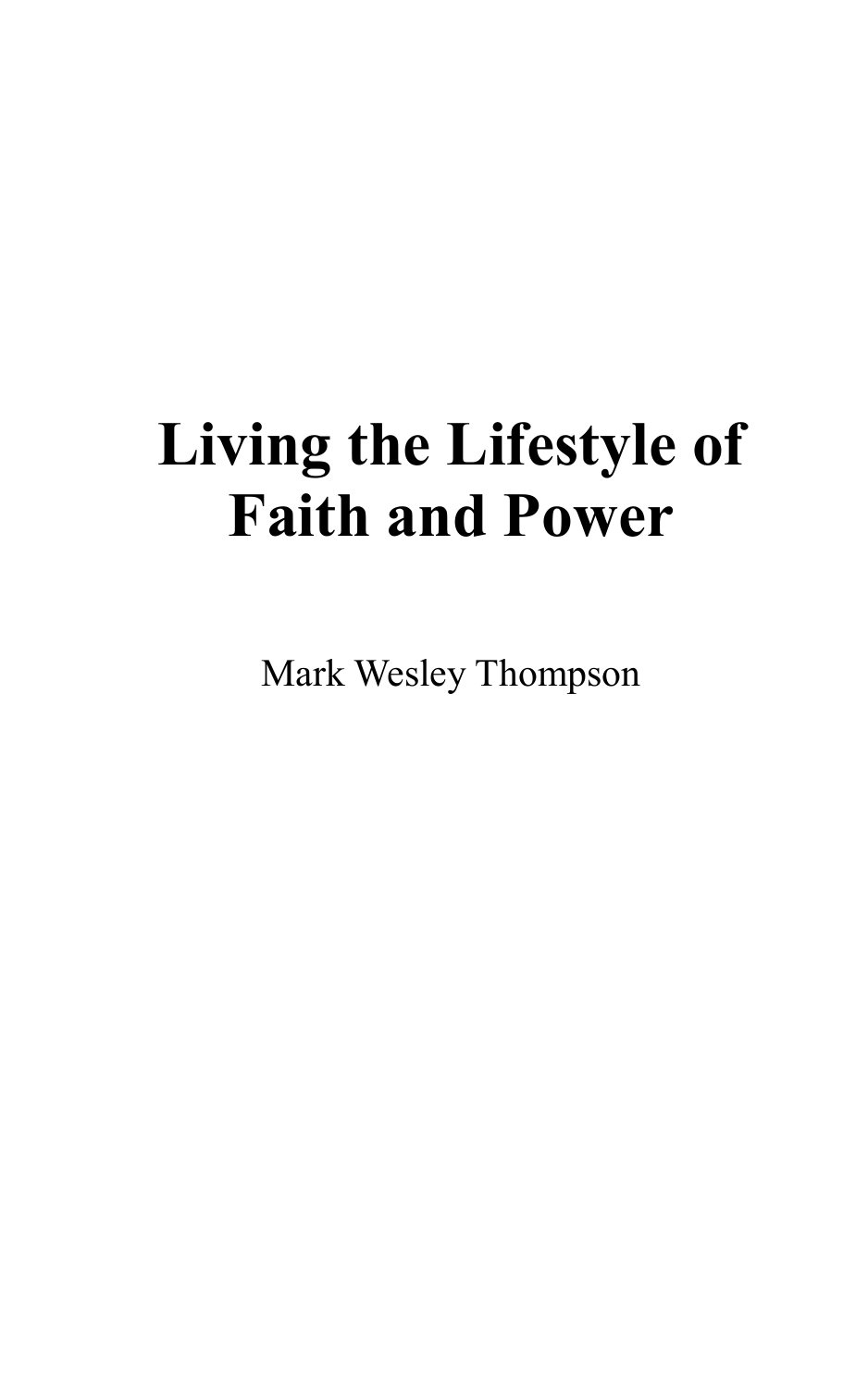Copyright © 2015 Mark Wesley Thompson

ISBN: 978-1-63490-529-9

All rights reserved. No part of this publication may be reproduced, stored in a retrieval system, or transmitted in any form or by any means, electronic, mechanical, recording or otherwise, without the prior written permission of the author.

Published by BookLocker.com, Inc., Bradenton, Florida,  $USA$ 

Printed on acid-free paper.

BookLocker.com, Inc. 2015

First Edition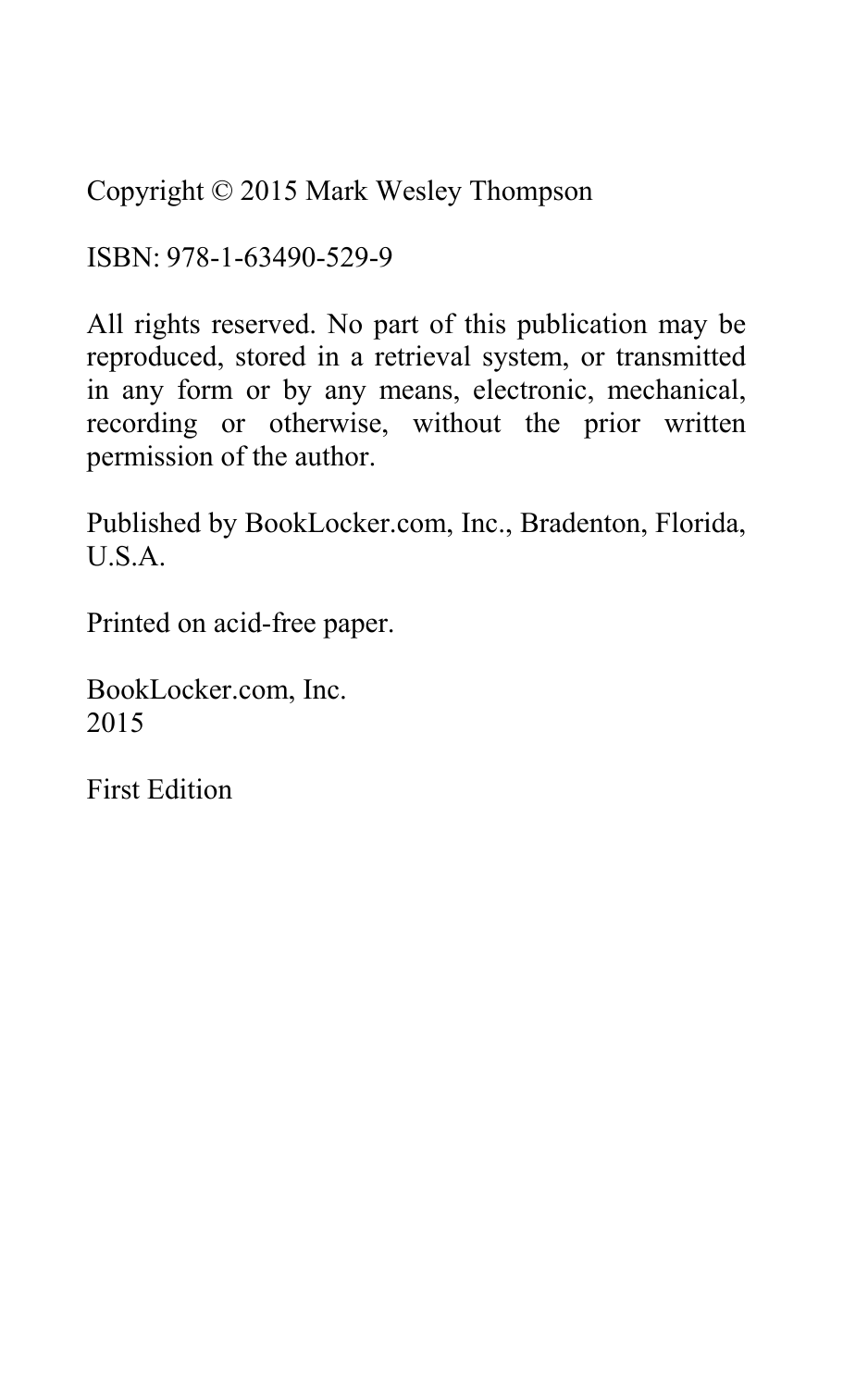#### **Faith Is a Lifestyle**

 Faith is a lifestyle. In other words, the effectiveness of your faith is determined by the way that you live. Many Christians come to God when a tragedy occurs, and they seek God from a position of desperation. But God's word should always have priority in our lives, in the good times and in the bad. We have to strengthen our inner man every day! So when the battle comes, we will be prepared. And, we face our circumstances from a position of faith, assurance, and power. In order to live a victorious life, we must live a lifestyle that is focused on God's word; we must continually hear God's word and be focused on his promises.

 To consistently receive from God, you have to consistently remain in fellowship with him and with his word. A Christian who lives a devotional life will see the promises of God manifested in his life. To abide in Christ means that we have a daily prayer life, and we take time to read God's word. **"If ye abide in me, and my words abide in you, ye shall ask what ye will, and it shall be done unto you. Herein is my Father glorified, that ye bear much fruit; so shall ye be my disciples." (John 15:7-8).** 

 The lifestyle of faith involves consistently hearing God's word. Listening to or speaking God's word produces faith. It also exercises the faith that we have. Not only do we need to read God's word devotionally, but we also need to meditate on scriptures that pertain to whatever problem we are facing. **"So then faith cometh**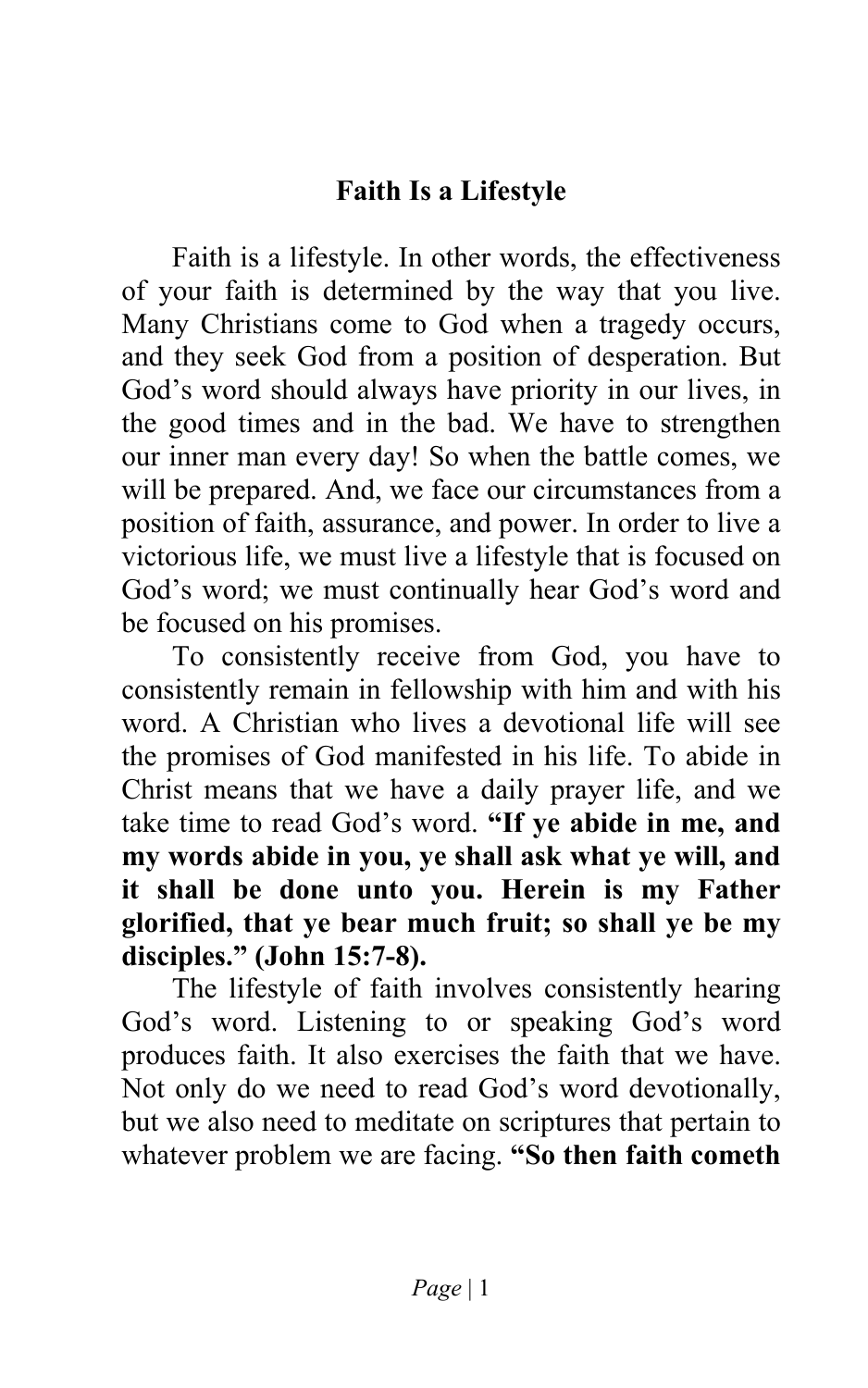#### **by hearing, and hearing by the word of God." (Romans 10:17).**

 The lifestyle of faith does not focus on the problem but on the solution. Any problem that you face is subject to the power of God. The spiritual, God's word, created the physical. God's word has power over everything! We do not deny the existence of "mountains" in our lives. But we realize that the spiritual reality of God's word is more powerful and real than any problem we have. Therefore, we focus on God's word and not on the situation. Abraham was given a promise that was naturally impossible. God promised to bless Abraham, who was 100 years old, with a son through his 90-yearold wife, Sarah. God taught him to focus on the promise and not on his own physical limitations. Because Abraham believed God, he saw the manifestation of God's promise. **"Who against hope believed in hope, that he might become the father of many nations, according to that which was spoken, So shall thy seed be. And being not weak in faith, he considered not his own body now dead, when he was about an hundred years old, neither yet the deadness of Sarah's womb: He staggered not at the promise of God through unbelief; but was strong in faith, giving glory to God; And being fully persuaded that, what he had promised, he was able also to perform." (Romans 4:18-21).** 

 Living a lifestyle of faith takes persistence, but it is not difficult. Every day should start and end with talking to God and meditating on his word. During the day if an issue arises, God's word concerning that issue should be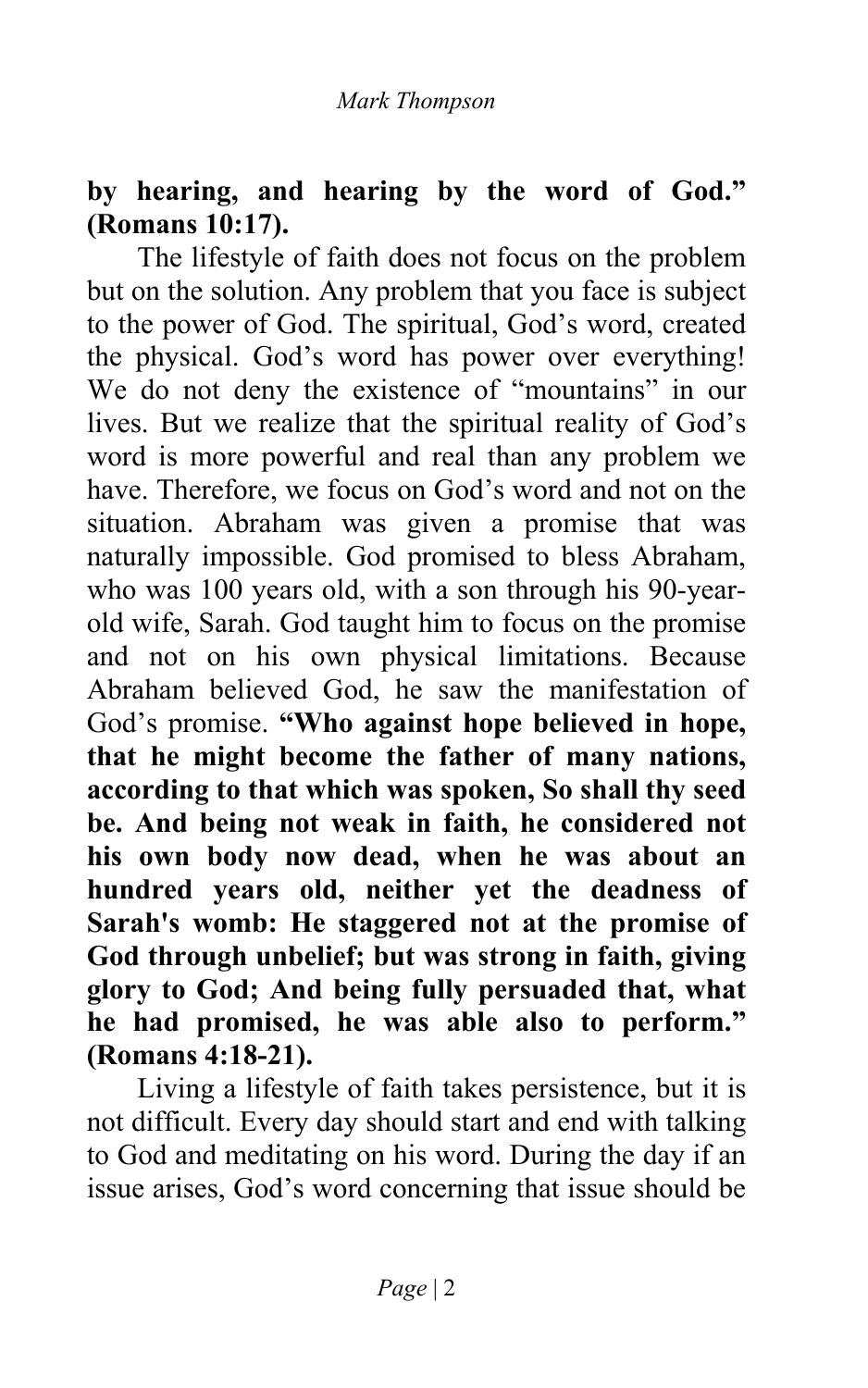spoken instead of worrying about the problem. Living a lifestyle of faith will assure your ultimate success in life. **"This book of the law shall not depart out of thy mouth; but thou shalt meditate therein day and night, that thou mayest observe to do according to all that is written therein: for then thou shalt make thy way prosperous, and then thou shalt have good success." (Joshua 1:8).**